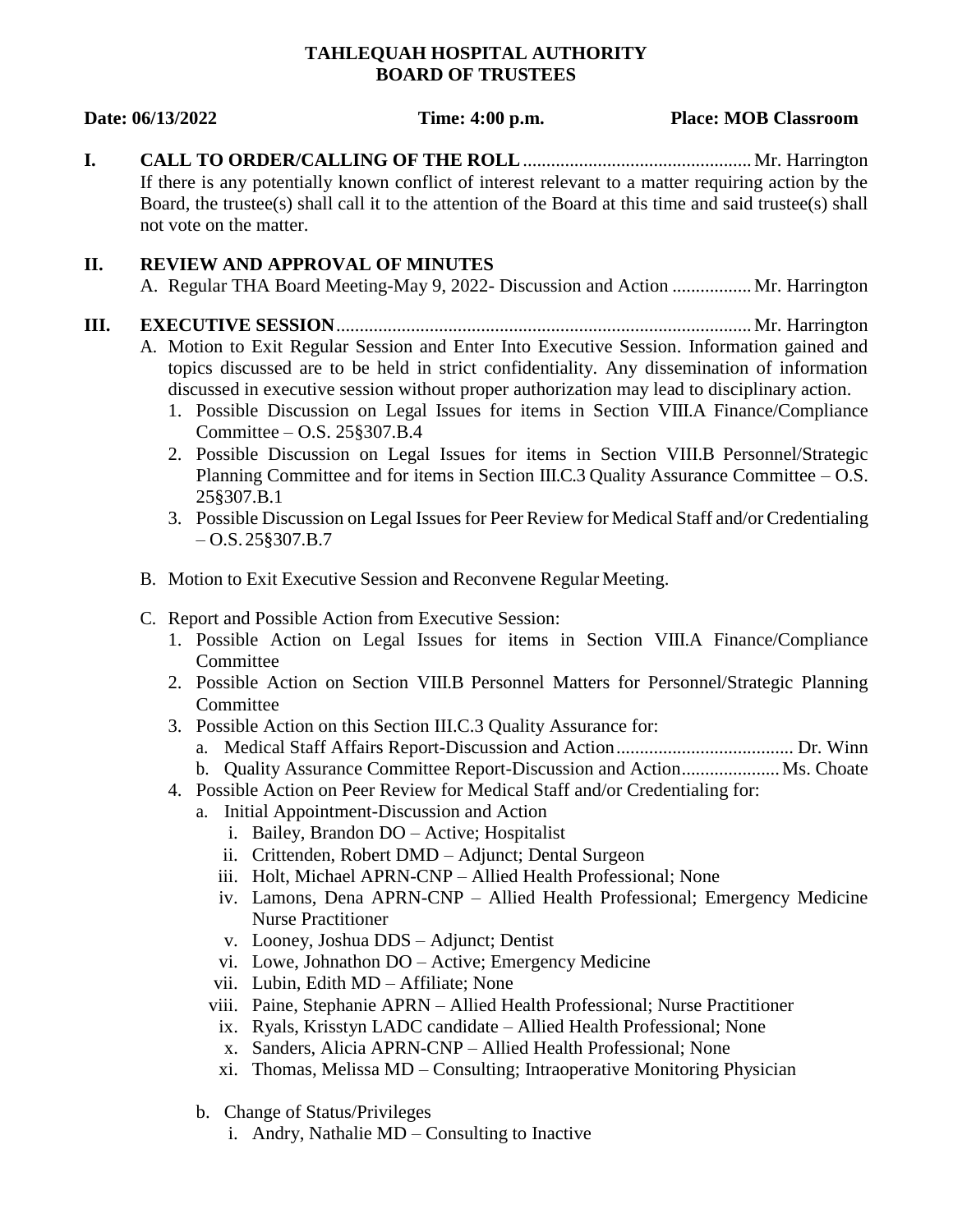# **TAHLEQUAH HOSPITAL AUTHORITY BOARD OF TRUSTEES**

**Date: 06/13/2022 Time: 4:00 p.m. Place: MOB Classroom**

- ii. Brown, Marcus MD Consulting to Inactive
- iii. Cole, Kelly MD Courtesy to Inactive
- iv. Weaver, Jack MD Additional Privileges request
- c. Completion of Provisional Period-Discussion and Action
	- i. Braaten, Tyler MD Courtesy; Diagnostic Imaging
	- ii. Zubair, Saman MD Courtesy; Neurology/TeleStroke
- **IV. REVIEW AND APPROVAL OF CONSENT AGENDA ITEMS**...................... Mr. Harrington A. All items listed under the Consent Agenda Items are deemed to be non-controversial and routine in nature by the Board of Trustees. The following items will not be discussed but will be approved by one motion of the Board of Trustees unless any Board member desires to discuss an item, at which time it will then be removed and thus placed as a Regular Agenda Item for consideration and approval on this Agenda. The Consent Agenda Items consists of the following items:
	- 1. Cherokee Health Partners Financials
	- 2. Northeast Oklahoma Diagnostics Financials
	- 3. Northeast Oklahoma Heart Center Financials
	- 4. Northeast Oklahoma Management Services Organization Financials
	- 5. Northeastern Wound Management Financials
	- 6. Platte Dialysis, LLC Financials
	- 7. Tahlequah Hospital Foundation Financials
	- 8. Ameriprise
	- 9. Coronavirus Guidance and Standard Operating Procedure
	- 10. Language Interpretation/Communication Policy
	- 11. Code Bronze: Lockdown Policy
	- B. Possible Discussion and Possible Action on Items Removed from Consent Agenda

| <b>ADMINISTRATIVE REPORTS</b>                                                    |                                                                             |
|----------------------------------------------------------------------------------|-----------------------------------------------------------------------------|
|                                                                                  |                                                                             |
|                                                                                  |                                                                             |
| <b>MEDICAL STAFF COMMITTEE</b>                                                   |                                                                             |
|                                                                                  |                                                                             |
| <b>COMMITTEE REPORTS</b>                                                         |                                                                             |
|                                                                                  |                                                                             |
|                                                                                  |                                                                             |
|                                                                                  |                                                                             |
|                                                                                  |                                                                             |
|                                                                                  |                                                                             |
|                                                                                  |                                                                             |
|                                                                                  |                                                                             |
|                                                                                  |                                                                             |
| Provider Employment Agreement: Nurse Practitioner Cardiology and Cardiovascular- |                                                                             |
|                                                                                  | 5. FY2023 Joint Ventures Operating Budgets-Discussion and Action Mr. Wagner |